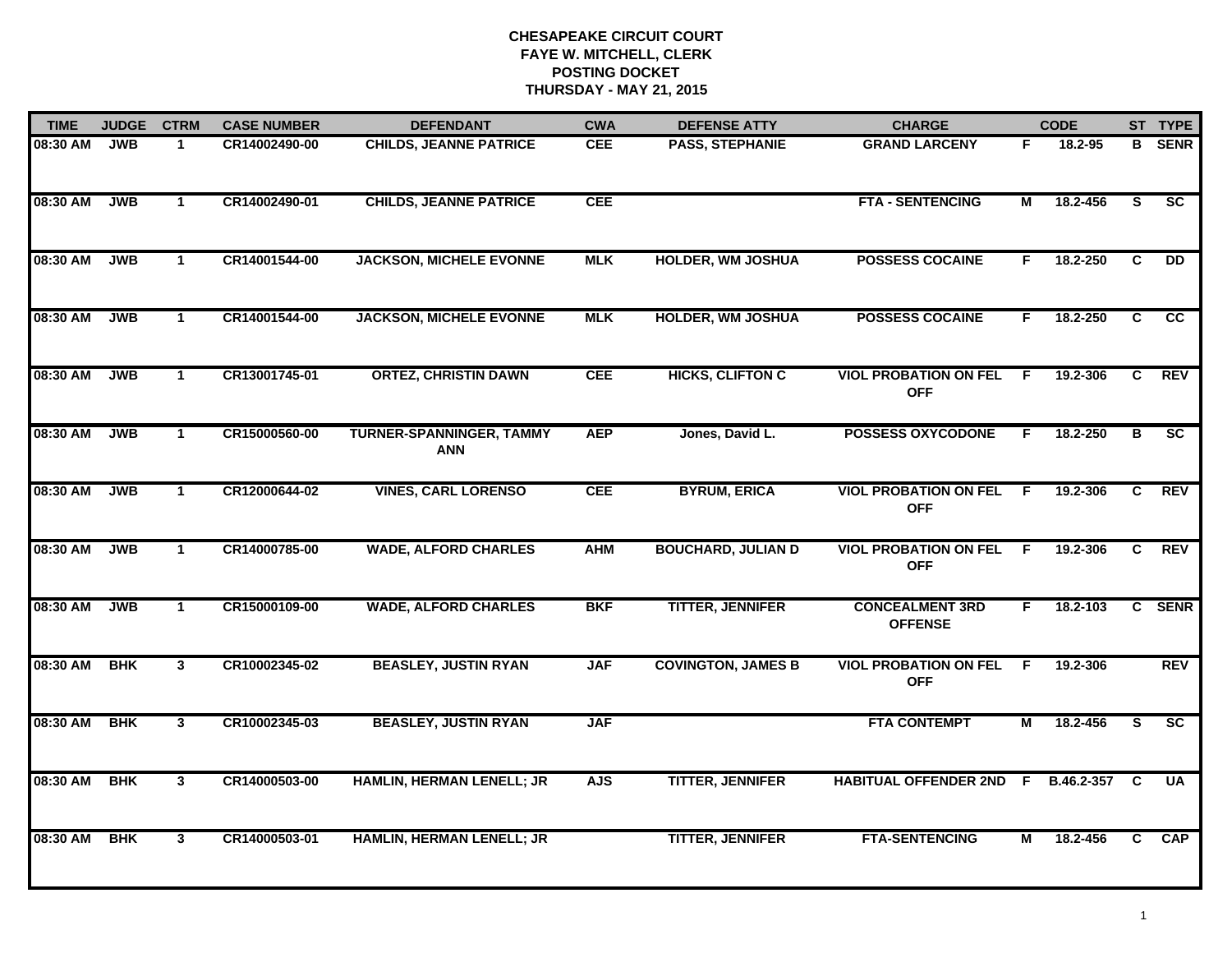| <b>TIME</b>   | <b>JUDGE</b> | <b>CTRM</b>             | <b>CASE NUMBER</b> | <b>DEFENDANT</b>                | <b>CWA</b> | <b>DEFENSE ATTY</b>         | <b>CHARGE</b>                                   |    | <b>CODE</b>      |                | ST TYPE       |
|---------------|--------------|-------------------------|--------------------|---------------------------------|------------|-----------------------------|-------------------------------------------------|----|------------------|----------------|---------------|
| 08:30 AM      | <b>BHK</b>   | 3                       | CR14000907-00      | <b>RAGIN, DARIUS E</b>          | <b>JAF</b> | Taylor, Matthew T; SR       | <b>POSSESS MARIJUANA</b>                        |    | M 18.2-250.1     | S.             | C.            |
| 08:30 AM      | <b>BHK</b>   | $\mathbf{3}$            | CR14001164-00      | <b>SYKES, MATTHEW ORION</b>     | <b>CEE</b> | <b>WEGMAN, ROBERT</b>       | <b>CONCEALMENT 3RD OFF</b>                      | F  | 18.2-103         |                | C SENR        |
| 08:30 AM      | <b>BHK</b>   | $\mathbf{3}$            | CR14001164-01      | <b>SYKES, MATTHEW ORION</b>     | <b>CEE</b> | <b>WEGMAN, ROBERT</b>       | <b>CONTEMPT FTA-</b><br><b>SENTENCING</b>       | М  | 18.2-456         | C              | <b>CAP</b>    |
| 08:30 AM      | <b>TSW</b>   | 4                       | CR14001232-00      | <b>COTTLE, RONALD LEE; JR</b>   | <b>AHM</b> | <b>WENTWORTH, RACHEL</b>    | <b>POSSESS OXYCODONE</b>                        | F  | 18.2-250         |                | <b>B</b> SENR |
| 08:30 AM      | <b>TSW</b>   | 4                       | CR14001748-00      | <b>DAVIS, JAMES WALLACE; V</b>  | <b>WHC</b> | <b>ROBUSTO, MICHAEL A</b>   | DUI 3RD W/10 YRS                                |    | $F$ C.18.2-266   |                | <b>B</b> MOPT |
| 08:30 AM TSW  |              | 4                       | CR10001429-01      | <b>ELLINGTON, CHRISTOPHER S</b> | <b>MLK</b> | <b>JOHNSON, STEPHANIE G</b> | <b>VIOL PROBATION ON FEL</b><br><b>OFF</b>      | -F | 19.2-306         | C.             | <b>REV</b>    |
| 08:30 AM      | <b>TSW</b>   | $\overline{4}$          | CR14001845-00      | <b>SIERRA, JAMES J</b>          | <b>MLK</b> | <b>WENTWORTH, RACHEL</b>    | <b>STRANGLE ANOTHER</b><br><b>CAUSNG INJURY</b> | F. | 18.2-51.6        | $\overline{B}$ | <b>SENR</b>   |
| 08:30 AM      | <b>TSW</b>   | $\overline{\mathbf{4}}$ | CR15000097-00      | <b>SPENCE, TONI</b>             | <b>WHC</b> | <b>DAVIS, RICHARD J</b>     | <b>MALICIOUS WOUNDING</b>                       | F  | $18.2 - 51$      | в              | C             |
| 08:30 AM      | <b>TSW</b>   | 4                       | CR14001947-00      | <b>WRIGHT, ADAM WAYNE</b>       | <b>CEE</b> | <b>BLACK, HUGH E; III</b>   | <b>DUI 3RD W/IN 10 YEARS</b>                    | F. | $C.18.2 - 266$   | C              | C.            |
| 08:30 AM      | <b>TSW</b>   | $\overline{\mathbf{4}}$ | CR14001947-01      | <b>WRIGHT, ADAM WAYNE</b>       | <b>CEE</b> | <b>BLACK, HUGH E; III</b>   | <b>ELUDE POLICE</b>                             | F. | 46.2-817B        | C              | C             |
| 08:30 AM      | <b>TSW</b>   | 4                       | CR14001947-03      | <b>WRIGHT, ADAM WAYNE</b>       | <b>CEE</b> | <b>BLACK, HUGH E; III</b>   | <b>REFUSAL 3RD</b>                              |    | M B.18.2-268.3 C |                | C             |
| 08:30 AM      | <b>TSW</b>   | $\overline{4}$          | CR14001947-04      | <b>WRIGHT, ADAM WAYNE</b>       | <b>CEE</b> | <b>BLACK, HUGH E; III</b>   | <b>RECKLESS DRIVING</b>                         | М  | A.46.2-862 C     |                | C.            |
| 08:30 AM MATA |              | 5                       | CR14001550-00      | <b>BLANKENSHIP, DALE</b>        | <b>ASA</b> | <b>WOODS, MICHAEL J</b>     | <b>HABITUAL OFFENDER</b>                        | F. | B.46.2-357       |                | <b>B</b> SENR |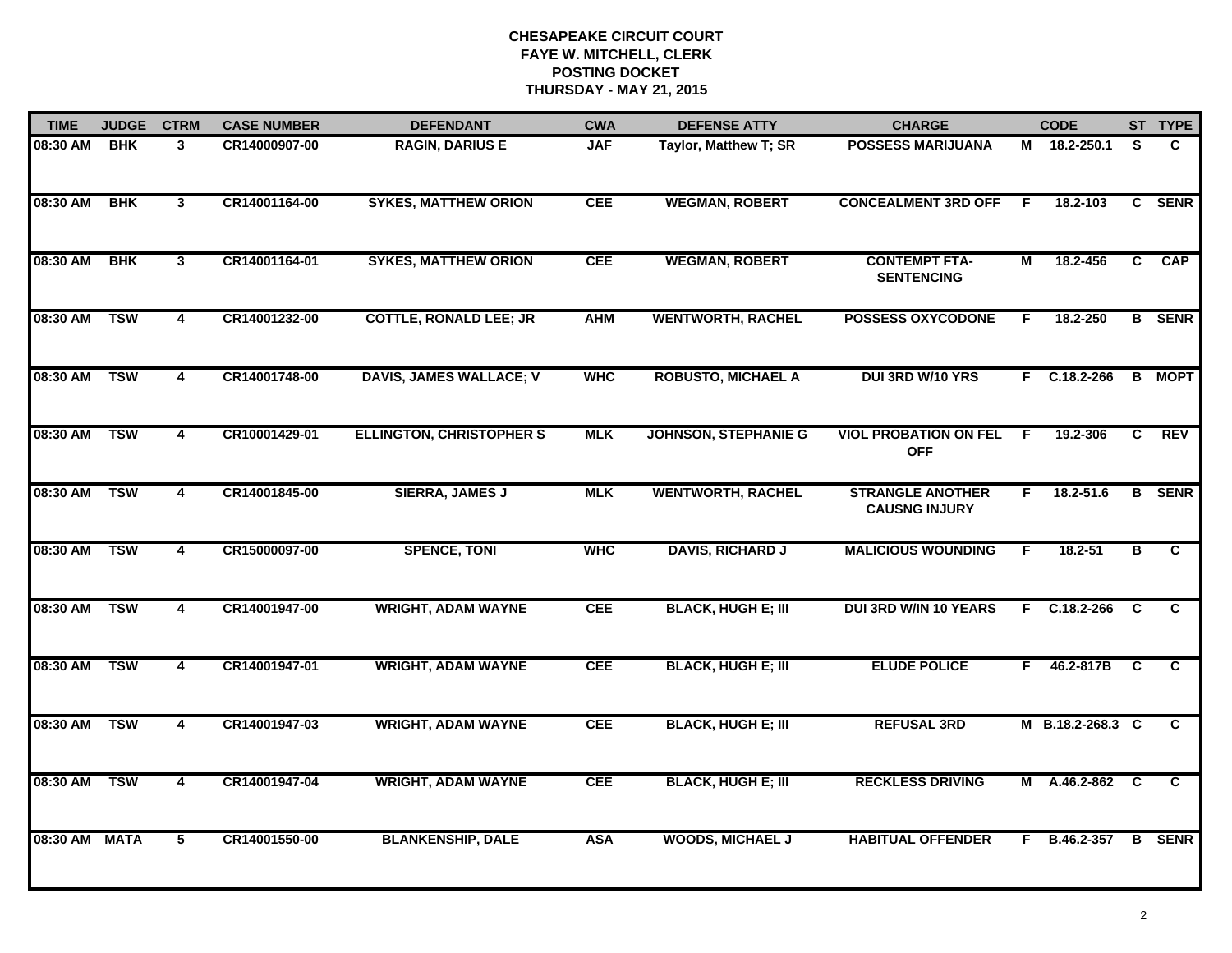| <b>TIME</b>   | <b>JUDGE</b> | <b>CTRM</b>    | <b>CASE NUMBER</b> | <b>DEFENDANT</b>           | <b>CWA</b> | <b>DEFENSE ATTY</b>       | <b>CHARGE</b>                                     |    | <b>CODE</b>  | ST TYPE       |
|---------------|--------------|----------------|--------------------|----------------------------|------------|---------------------------|---------------------------------------------------|----|--------------|---------------|
| 08:30 AM MATA |              | 5              | CR14001550-01      | <b>BLANKENSHIP, DALE</b>   | <b>ASA</b> | <b>WOODS, MICHAEL J</b>   | HIT & RUN (ACC)                                   |    | F E.46.2-894 | <b>B</b> SENR |
| 08:30 AM MATA |              | 5              | CR15000108-00      | <b>BROWN, SEAN ROBERT</b>  | <b>BKF</b> | <b>TITTER, JENNIFER</b>   | <b>GRAND LARCENY</b>                              | F  | 18.2-95      | <b>B</b> SENR |
| 08:30 AM MATA |              | 5              | CR14000378-00      | <b>WHITAKER, TESHAWN L</b> | <b>BKF</b> | <b>JOHNSON, STEPHANIE</b> | <b>MOB: SIMPLE ASSAULT OR M</b><br><b>BATTERY</b> |    | 18.2-42      | C SENR        |
| 08:30 AM      | MATA         | 5              | CR14000378-01      | <b>WHITAKER, TESHAWN L</b> | <b>BKF</b> | <b>JOHNSON, STEPHANIE</b> | <b>CONSPIRE-MOB: MALICIOUS F</b><br><b>WOUND</b>  |    | 18.2-41      | C SENR        |
| 08:30 AM MATA |              | 5              | CR14000378-02      | <b>WHITAKER, TESHAWN L</b> | <b>BKF</b> | <b>JOHNSON, STEPHANIE</b> | <b>MALICIOUS WOUNDING BY F</b><br><b>MOB</b>      |    | 18.2-41      | C SENR        |
| 08:30 AM MATA |              | 5              | CR14000378-03      | <b>WHITAKER, TESHAWN L</b> | <b>BKF</b> | <b>JOHNSON, STEPHANIE</b> | <b>MALICIOUS WOUNDING</b>                         | F. | $18.2 - 51$  | C SENR        |
| 08:30 AM MATA |              | $\overline{5}$ | CR14000378-04      | <b>WHITAKER, TESHAWN L</b> | <b>BKF</b> | <b>JOHNSON, STEPHANIE</b> | <b>MALICIOUS WOUNDING</b>                         | F. | $18.2 - 51$  | C SENR        |
| 08:30 AM MATA |              | $\overline{5}$ | CR14000378-05      | <b>WHITAKER, TESHAWN L</b> | <b>BKF</b> | <b>JOHNSON, STEPHANIE</b> | <b>MOB: MALICIOUS</b><br><b>WOUNDING</b>          | F. | $18.2 - 41$  | C SENR        |
| 08:30 AM MATA |              | 5              | CR14000378-06      | <b>WHITAKER, TESHAWN L</b> | <b>BKF</b> | <b>JOHNSON, STEPHANIE</b> | <b>CONSPIRE-MOB: MALICIOUS F</b><br><b>WOUND</b>  |    | 18.2-41      | C SENR        |
| 08:30 AM MATA |              | 5              | CR14000378-07      | <b>WHITAKER, TESHAWN L</b> | <b>BKF</b> | <b>JOHNSON, STEPHANIE</b> | <b>CONSPIRE-MOB: MALICIOUS F</b><br><b>WOUND</b>  |    | 18.2-41      | C SENR        |
| 08:30 AM MATA |              | 5              | CR14000378-08      | <b>WHITAKER, TESHAWN L</b> | <b>BKF</b> | <b>JOHNSON, STEPHANIE</b> | <b>MOB: SIMPLE ASSAULT OR M</b><br><b>BATTERY</b> |    | $18.2 - 42$  | C SENR        |
| 08:30 AM MATA |              | $\overline{5}$ | CR14000378-09      | <b>WHITAKER, TESHAWN L</b> | <b>BKF</b> | <b>JOHNSON, STEPHANIE</b> | <b>MOB: MALICIOUS</b><br><b>WOUNDING</b>          | F  | $18.2 - 41$  | C SENR        |
| 08:30 AM MATA |              | 5              | CR14000378-11      | <b>WHITAKER, TESHAWN L</b> | <b>BKF</b> | <b>JOHNSON, STEPHANIE</b> | <b>MALICIOUS WOUNDING</b>                         | F  | $18.2 - 51$  | C SENR        |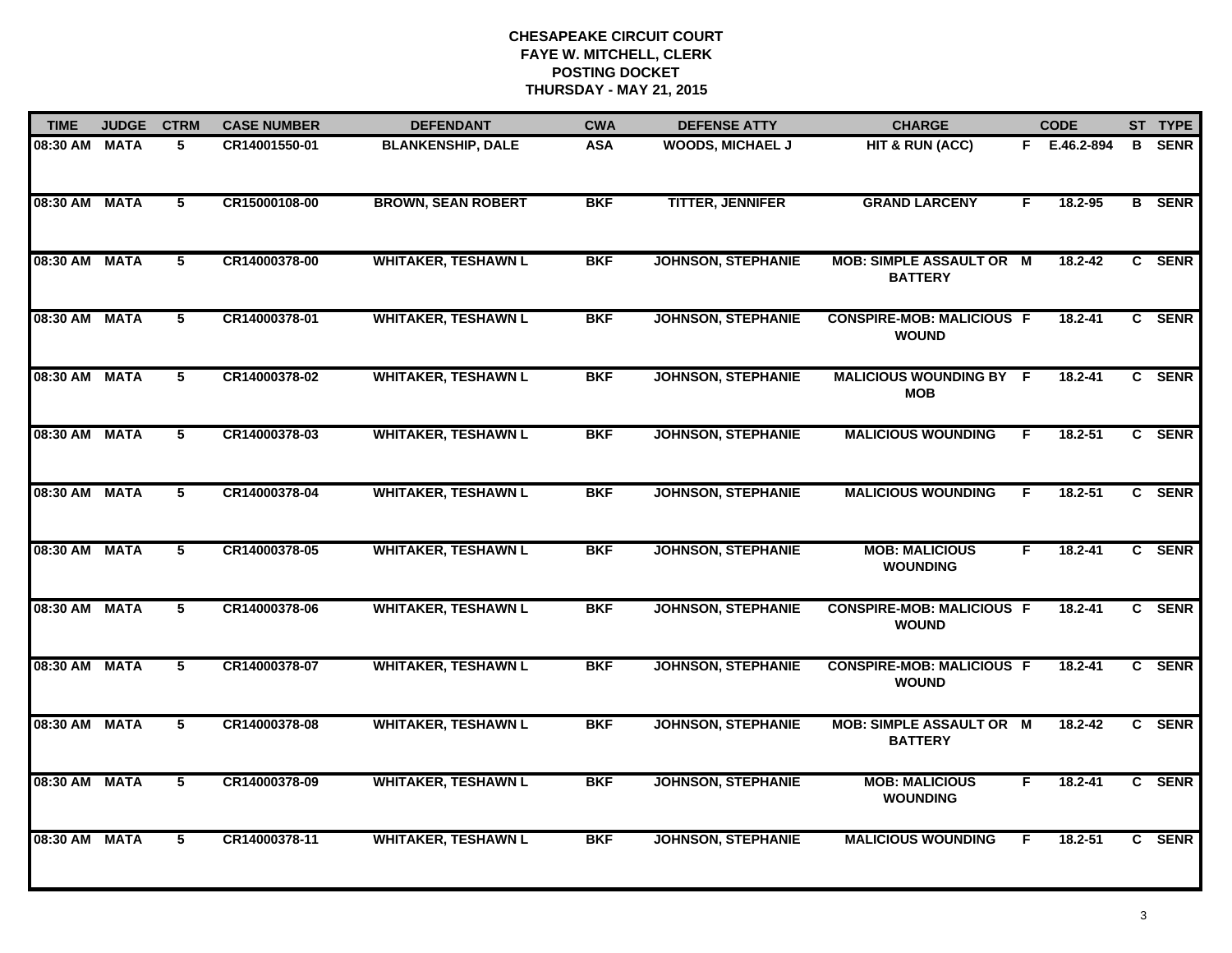| <b>TIME</b>   | <b>JUDGE</b> | <b>CTRM</b>    | <b>CASE NUMBER</b> | <b>DEFENDANT</b>             | <b>CWA</b> | <b>DEFENSE ATTY</b>          | <b>CHARGE</b>                                     |    | <b>CODE</b> |                         | ST TYPE     |
|---------------|--------------|----------------|--------------------|------------------------------|------------|------------------------------|---------------------------------------------------|----|-------------|-------------------------|-------------|
| 08:30 AM MATA |              | 5              | CR14000378-12      | <b>WHITAKER, TESHAWN L</b>   | <b>BKF</b> | <b>JOHNSON, STEPHANIE</b>    | <b>MOB: MALICIOUS</b><br><b>WOUNDING-CONSP</b>    | F. | 18.2-41     | C                       | <b>SENR</b> |
| 08:30 AM MATA |              | $\overline{5}$ | CR14000378-13      | <b>WHITAKER, TESHAWN L</b>   | <b>BKF</b> | <b>JOHNSON, STEPHANIE</b>    | <b>MOB: SIMPLE ASSAULT OR M</b><br><b>BATTERY</b> |    | $18.2 - 42$ |                         | C SENR      |
| 08:30 AM MATA |              | 5              | CR14000378-14      | <b>WHITAKER, TESHAWN L</b>   | <b>BKF</b> | <b>JOHNSON, STEPHANIE</b>    | <b>MOB: MALICIOUS</b><br><b>WOUNDING-CONSP</b>    | F. | 18.2-41     |                         | C SENR      |
| $9:00$ AM     | <b>MATA</b>  | 5              | $***$              | **Drug Court Program**       |            | $***$                        | $***$                                             |    |             |                         |             |
| 09:30 AM      | <b>JWB</b>   | $\mathbf 1$    | CR13002581-01      | <b>BAKER, SAMUEL CHARLES</b> | <b>CEE</b> |                              | <b>VIOL SUSPENDED</b><br><b>SENTENCE</b>          | F. | 19.2-306    |                         | S ADAT      |
| 09:30 AM      | <b>JWB</b>   | $\mathbf 1$    | CR10001399-03      | <b>BREHON, NATASHA LYNN</b>  |            |                              | <b>VIOL PROBATION ON FEL</b><br><b>OFF</b>        | F. | 19.2-306    |                         | C ADAT      |
| 09:30 AM      | <b>JWB</b>   | $\mathbf 1$    | CR13001074-00      | <b>BREHON, NATASHA LYNN</b>  | <b>AMF</b> | <b>BLACK, HUGH E; III</b>    | <b>THIRD OFFENSE</b><br><b>CONCEALMENT</b>        | F. | 18.2-103    | $\overline{\mathbf{c}}$ | <b>TBS</b>  |
| 09:30 AM      | JWB          | $\mathbf 1$    | CR13001074-01      | <b>BREHON, NATASHA LYNN</b>  | <b>AMF</b> |                              | <b>FTA - SENTENCING</b>                           | М  | 18.2-456    |                         | C ADAT      |
| 09:30 AM      | <b>JWB</b>   | $\mathbf 1$    | CR12001050-01      | <b>BUTLER, ALBERT LAVAL</b>  |            |                              | <b>VIOL PROBATION ON FEL</b><br><b>OFF</b>        | F. | 19.2-306    |                         | C ADAT      |
| 09:30 AM      | <b>JWB</b>   | $\mathbf 1$    | CR15000061-00      | <b>FOSTER, TYRIK O</b>       | <b>CEE</b> | <b>Taylor, Matthew T; SR</b> | <b>FORGE CHECK</b>                                | F. | 18.2-172    | C                       | <b>TBS</b>  |
| 09:30 AM      | <b>JWB</b>   | $\mathbf 1$    | CR15000061-01      | <b>FOSTER, TYRIK O</b>       | <b>CEE</b> | Taylor, Matthew T; SR        | ATTEMPT OBTAIN MONEY F<br><b>BY FALSE</b>         |    | 18.2-178    | C                       | <b>TBS</b>  |
| 09:30 AM      | <b>JWB</b>   | $\mathbf 1$    | CR15000061-02      | <b>FOSTER, TYRIK O</b>       | <b>CEE</b> | Taylor, Matthew T; SR        | <b>UTTER FORGED CHECK</b>                         | F. | 18.2-172    | C                       | <b>TBS</b>  |
| 09:30 AM      | <b>JWB</b>   | $\mathbf 1$    | CR15000061-03      | <b>FOSTER, TYRIK O</b>       | <b>CEE</b> |                              | <b>FAIL TO APPEAR-TRYL</b>                        | М  | 18.2-456    |                         | C ADAT      |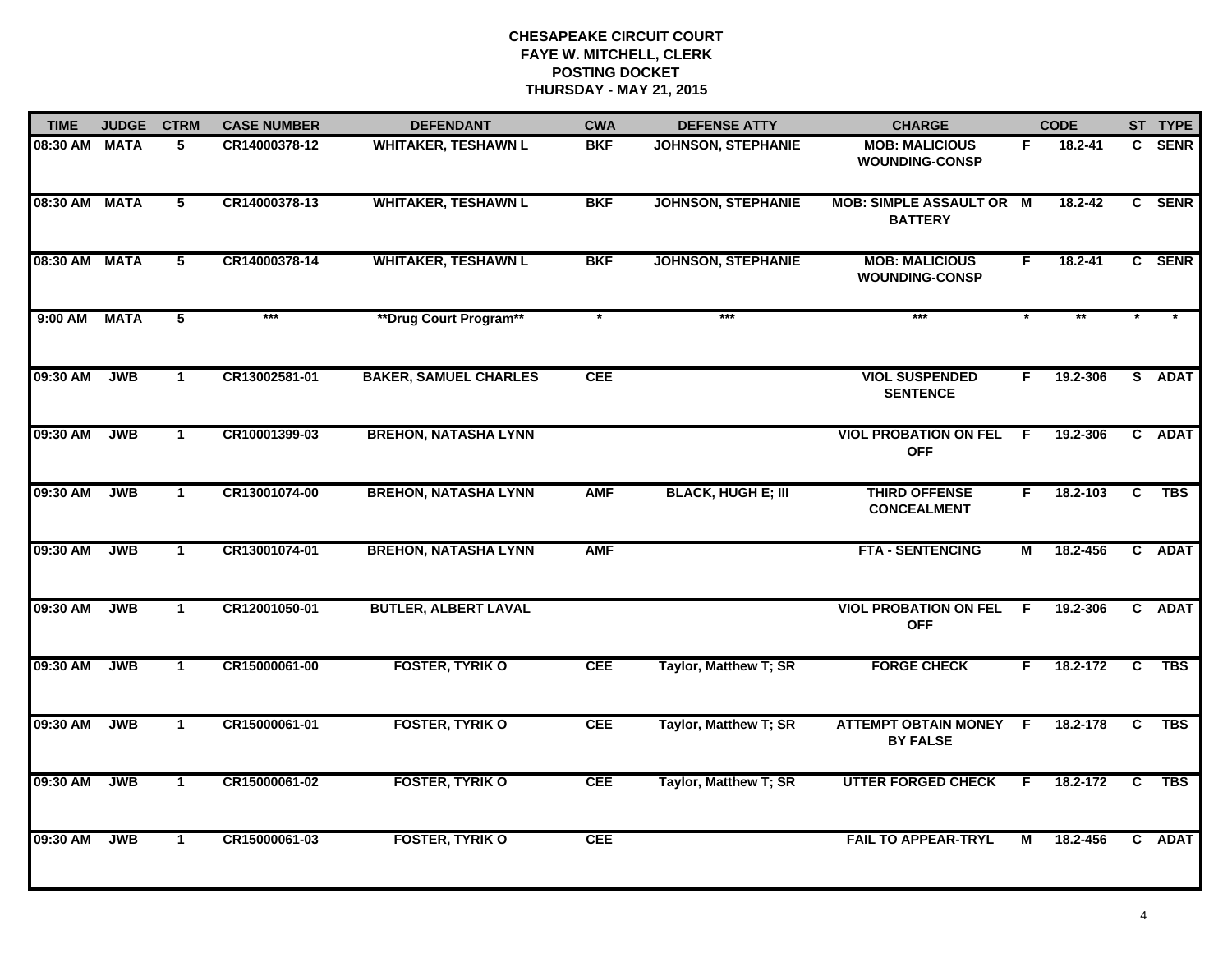| <b>TIME</b> | <b>JUDGE</b> | <b>CTRM</b>    | <b>CASE NUMBER</b> | <b>DEFENDANT</b>                              | <b>CWA</b> | <b>DEFENSE ATTY</b>       | <b>CHARGE</b>                               |     | <b>CODE</b>           |                | ST TYPE       |
|-------------|--------------|----------------|--------------------|-----------------------------------------------|------------|---------------------------|---------------------------------------------|-----|-----------------------|----------------|---------------|
| 09:30 AM    | <b>JWB</b>   | $\mathbf 1$    | CR15000807-00      | <b>MOYER, MATTHEW</b>                         | <b>PLC</b> |                           | <b>SC FTA WITNESS</b>                       | М   | 18.2-456              | S.             | <b>ADAT</b>   |
| 09:30 AM    | <b>JWB</b>   | $\mathbf{1}$   | CR10002480-03      | <b>SCHEIL, NICHOLAS SCOTT</b>                 |            |                           | <b>VIOL PROBATION ON FEL</b><br><b>OFF</b>  | E   | 19.2-306              | $\mathbf{c}$   | <b>ADAT</b>   |
| 09:30 AM    | <b>JWB</b>   | $\mathbf{1}$   | CR15000560-02      | <b>TURNER-SPANNINGER, TAMMY</b><br><b>ANN</b> | <b>AEP</b> | Jones, David L.           | <b>FAIL TO APPEAR;</b><br><b>CONTEMPT</b>   | М   | 18.2-456              | В              | SC            |
| 10:00 AM    | <b>JWB</b>   | $\mathbf 1$    | CR15000802-00      | <b>BRANCH, ABINA GARNETTA</b>                 | <b>AJS</b> | <b>WEGMAN, ROBERT</b>     | <b>GRAND LARCENY</b>                        | F.  | $18.2 - 95$           |                | <b>B</b> PLEA |
| 10:00 AM    | <b>JWB</b>   | $\mathbf{1}$   | CR15000802-01      | <b>BRANCH, ABINA GARNETTA</b>                 | <b>AJS</b> | <b>WEGMAN, ROBERT</b>     | <b>CONSPIRE GRAND</b><br><b>LARCENY</b>     | F.  | $18.2 - 95$           |                | <b>B</b> PLEA |
| 10:00 AM    | <b>JWB</b>   | $\mathbf{1}$   | CR12001554-01      | <b>EVANS, RONALD M; SR</b>                    | <b>AJS</b> | Buyrn, Richard L.         | <b>VIOL PROBATION ON FEL</b><br><b>OFF</b>  | - F | 19.2-306              |                | C BOND        |
| 10:00 AM    | <b>JWB</b>   | $\overline{1}$ | CR15000641-00      | <b>GRIFFIN, ATARSHIA KATRINA</b>              | <b>MLK</b> | <b>HOLDER, WM JOSHUA</b>  | <b>POSSESS HEROIN</b>                       | F.  | 18.2-250              |                | <b>B</b> PLEA |
| 10:00 AM    | <b>JWB</b>   | $\mathbf{1}$   | CR15000804-00      | <b>MUMFORD, ANTHONY JAY</b>                   | <b>AJS</b> | <b>SLAVEN, RONALD</b>     | FIREARM: POSS CONV VIO F<br><b>FELON</b>    |     | 18.2-308.2            | C              | SUP           |
| 10:00 AM    | <b>JWB</b>   | $\mathbf{1}$   | CR15000804-01      | <b>MUMFORD, ANTHONY JAY</b>                   | <b>AJS</b> | <b>SLAVEN, RONALD</b>     | POSS GUN W/SELL SCH I/II F<br><b>DRUG</b>   |     | 18.2-308.4            | <b>C</b>       | <b>SUP</b>    |
| 10:00 AM    | <b>JWB</b>   | $\mathbf{1}$   | CR15000804-02      | <b>MUMFORD, ANTHONY JAY</b>                   | <b>AJS</b> | <b>SLAVEN, RONALD</b>     | <b>PWID COCAINE</b>                         | F.  | 18.2-248              | $\overline{c}$ | SUP           |
| 10:00 AM    | <b>JWB</b>   | $\mathbf{1}$   | CR15000805-00      | <b>WALLACE, MIATA QUINTAE</b>                 | <b>AJS</b> | <b>TITTER, JENNIFER</b>   | <b>PWID MARIJUANA</b>                       |     | $F$ 18.2-248.1        |                | <b>B</b> PLEA |
| 10:00 AM    | <b>JWB</b>   | $\mathbf{1}$   | CR07A03290-00      | <b>WEBB, NICOLE VERNITA</b>                   | <b>AJS</b> | <b>ARRINGTON, DEBRACA</b> | <b>PROBATION VIOLATION</b>                  | F.  | 19.2-306              |                | C BOND        |
| 10:00 AM    | <b>BHK</b>   | $\mathbf{3}$   | CR14001309-00      | <b>DRAKE, JAMES VERNON</b>                    | <b>DAW</b> | <b>LECKIE, ERIC</b>       | <b>CHILD PORNOGRAPHY:</b><br><b>POSSESS</b> |     | F 18.2-374.1:1 B TRYL |                |               |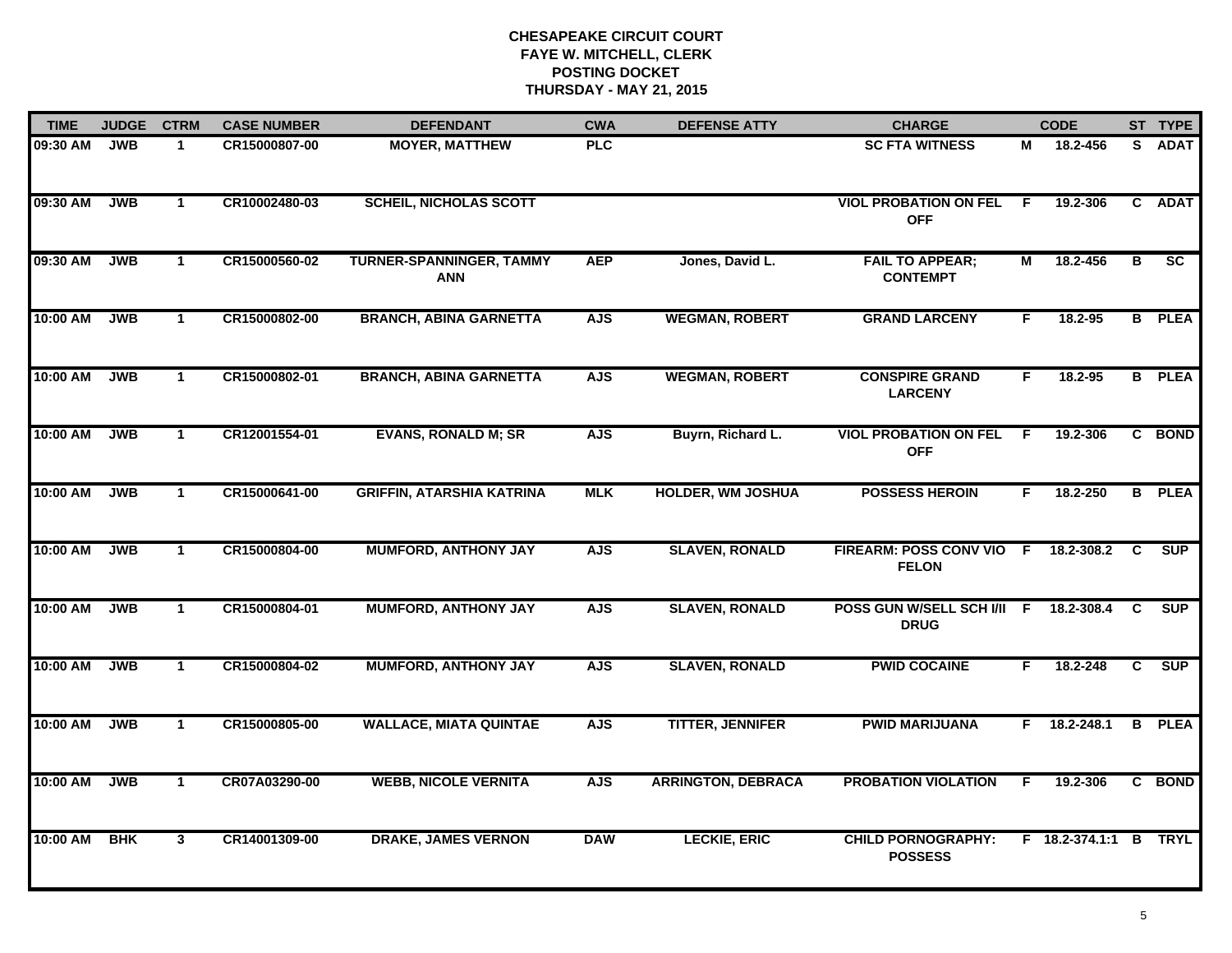| <b>TIME</b> | <b>JUDGE</b> | <b>CTRM</b>             | <b>CASE NUMBER</b> | <b>DEFENDANT</b>                | <b>CWA</b> | <b>DEFENSE ATTY</b>   | <b>CHARGE</b>                                              |              | <b>CODE</b> |    | ST TYPE       |
|-------------|--------------|-------------------------|--------------------|---------------------------------|------------|-----------------------|------------------------------------------------------------|--------------|-------------|----|---------------|
| 10:00 AM    | <b>BHK</b>   | 3                       | CR14001309-01      | <b>DRAKE, JAMES VERNON</b>      | <b>DAW</b> | <b>LECKIE, ERIC</b>   | POSSESS CHILD PORN, 2+ F 18.2-374.1:1 B<br><b>OFF</b>      |              |             |    | <b>TRYL</b>   |
| 10:00 AM    | <b>BHK</b>   | $\mathbf{3}$            | CR14001309-02      | <b>DRAKE, JAMES VERNON</b>      | <b>DAW</b> | <b>LECKIE, ERIC</b>   | POSSESS CHILD PORN, 2+ F 18.2-374.1:1 B TRYL<br><b>OFF</b> |              |             |    |               |
| 10:00 AM    | <b>BHK</b>   | $\mathbf{3}$            | CR14001309-03      | <b>DRAKE, JAMES VERNON</b>      | <b>DAW</b> | <b>LECKIE, ERIC</b>   | POSSESS CHILD PORN, 2+ F 18.2-374.1:1 B TRYL<br><b>OFF</b> |              |             |    |               |
| 10:00 AM    | <b>BHK</b>   | 3                       | CR14001309-04      | <b>DRAKE, JAMES VERNON</b>      | <b>DAW</b> | <b>LECKIE, ERIC</b>   | POSSESS CHILD PORN, 2+ F 18.2-374.1:1 B TRYL<br><b>OFF</b> |              |             |    |               |
| 10:00 AM    | <b>BHK</b>   | $\mathbf{3}$            | CR14001309-05      | <b>DRAKE, JAMES VERNON</b>      | <b>DAW</b> | <b>LECKIE, ERIC</b>   | POSSESS CHILD PORN, 2+ F 18.2-374.1:1 C TRYL<br><b>OFF</b> |              |             |    |               |
| 10:00 AM    | <b>BHK</b>   | $\mathbf{3}$            | CR14001309-06      | <b>DRAKE, JAMES VERNON</b>      | <b>DAW</b> | <b>LECKIE, ERIC</b>   | POSSESS CHILD PORN, 2+ F 18.2-374.1:1 B TRYL<br><b>OFF</b> |              |             |    |               |
| 10:00 AM    | <b>BHK</b>   | $\mathbf{3}$            | CR14001309-07      | <b>DRAKE, JAMES VERNON</b>      | <b>DAW</b> | <b>LECKIE, ERIC</b>   | POSSESS CHILD PORN, 2+ F 18.2-374.1:1 B TRYL<br><b>OFF</b> |              |             |    |               |
| 10:00 AM    | <b>BHK</b>   | 3                       | CR14001309-08      | <b>DRAKE, JAMES VERNON</b>      | <b>DAW</b> | <b>LECKIE, ERIC</b>   | POSSESS CHILD PORN, 2+ F 18.2-374.1:1 B TRYL<br><b>OFF</b> |              |             |    |               |
| 10:00 AM    | <b>BHK</b>   | 3                       | CR15000710-00      | <b>GRZYWINSKI, ADAM THOMAS</b>  | <b>DAW</b> | <b>GLASS, DALTON</b>  | <b>OBTAIN MONEY BY FALSE F</b><br><b>PRETENSE</b>          |              | 18.2-178    | C  | C.            |
| 10:00 AM    | <b>BHK</b>   | $\overline{3}$          | CR15000710-01      | <b>GRZYWINSKI, ADAM THOMAS</b>  | <b>DAW</b> | <b>GLASS, DALTON</b>  | <b>FORGE CHECK</b>                                         | F.           | 18.2-172    | C  | $\mathbf{c}$  |
| 10:00 AM    | <b>BHK</b>   | $\overline{\mathbf{3}}$ | CR15000710-02      | <b>GRZYWINSKI, ADAM THOMAS</b>  | <b>DAW</b> | <b>GLASS, DALTON</b>  | <b>UTTER FORGED CHECK</b>                                  | F.           | 18.2-172    | C. | C             |
| 10:00 AM    | <b>BHK</b>   | $\overline{\mathbf{3}}$ | CR15000274-01      | <b>MEREDITH, DOUGLAS</b>        | <b>DAW</b> | Jones, David L        | <b>CREDIT CARD THEFT</b>                                   | F.           | 18.2-192    |    | <b>B</b> BOND |
| 10:00 AM    | <b>BHK</b>   | $\mathbf{3}$            | CR15000996-00      | <b>MEREDITH, DOUGLAS WESLEY</b> | <b>DAM</b> | <b>CROOK, HEATHER</b> | <b>BOND APPEAL</b>                                         | $\mathbf{o}$ | 19.2-124    |    | C BOND        |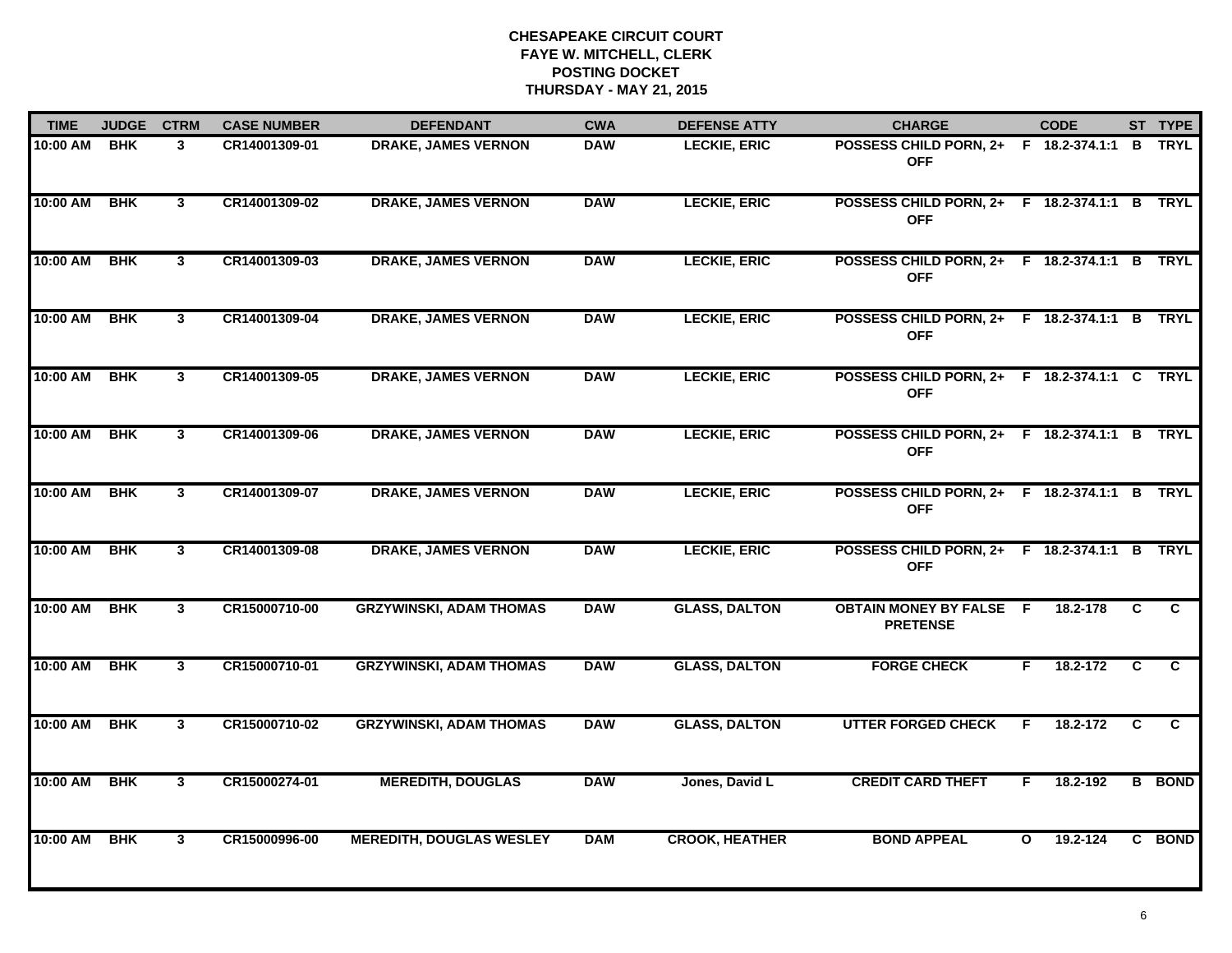| <b>TIME</b>   | <b>JUDGE</b> | <b>CTRM</b>     | <b>CASE NUMBER</b> | <b>DEFENDANT</b>                 | <b>CWA</b> | <b>DEFENSE ATTY</b>      | <b>CHARGE</b>                                     |                | <b>CODE</b> |   | ST TYPE       |
|---------------|--------------|-----------------|--------------------|----------------------------------|------------|--------------------------|---------------------------------------------------|----------------|-------------|---|---------------|
| 10:00 AM      | <b>TSW</b>   | 4               | CR15000340-00      | <b>ELLIOT, DELVON ANTON</b>      | <b>CLB</b> | <b>HOLDER, WM JOSHUA</b> | PETIT LARCENY 3RD+ OFF F                          |                | 18.2-96     |   | C TRYL        |
| 10:00 AM      | <b>TSW</b>   | 4               | CR13001965-03      | <b>OWENS, JOSEPH WILLIAM</b>     | <b>CLB</b> | Stowe, Randolph D.       | <b>VIOL PROBATION ON FEL</b><br><b>OFF</b>        | -F             | 19.2-306    |   | C BOND        |
| 10:00 AM      | <b>TSW</b>   | 4               | CR15000732-00      | <b>SPELL, CALVIN JACOBY</b>      | <b>CLB</b> | <b>WEGMAN, ROBERT</b>    | <b>UTTER FORGED CHECK</b>                         | F              | 18.2-172    |   | <b>B</b> PLEA |
| 10:00 AM      | <b>TSW</b>   | 4               | CR15000732-01      | <b>SPELL, CALVIN JACOBY</b>      | CLB        | <b>WEGMAN, ROBERT</b>    | <b>OBTAIN MONEY BY FALSE F</b><br><b>PRETENSE</b> |                | 18.2-178    |   | <b>B</b> PLEA |
| 10:00 AM      | <b>TSW</b>   | 4               | CR15000681-00      | <b>VAUGHAN, WILLIAM RANDOLPH</b> | CLB        | <b>GLASS, DALTON</b>     | PETIT LARCENY 3RD+ OFF F                          |                | 18.2-96     |   | <b>B</b> TRYL |
| 10:00 AM MATA |              | 5               | CR15000849-00      | <b>BOSTAIN, JASON EDWIN</b>      | <b>CEE</b> | <b>TITTER, JENNIFER</b>  | PETIT LARCENY 3RD+ OFF F                          |                | 18.2-96     |   | C PLEA        |
| 10:00 AM MATA |              | $\overline{5}$  | CR11000374-04      | <b>EAST, ASHLEY NICOLE</b>       | <b>ASA</b> | Stowe, Randolph D.       | <b>VIOL PROBATION ON FEL</b><br><b>OFF</b>        | $\overline{F}$ | 19.2-306    |   | C BOND        |
| 10:00 AM MATA |              | 5               | CR12000091-03      | <b>EAST, ASHLEY NICOLE</b>       | <b>ASA</b> | Stowe, Randolph D.       | <b>VIOL PROBATION ON FEL</b><br><b>OFF</b>        | F.             | 19.2-306    |   | C BOND        |
| 10:00 AM MATA |              | 5               | CR15000365-00      | <b>JONES, DARRIUS D</b>          | <b>WHC</b> | <b>HOLDER, WM</b>        | <b>FORGE CHECK</b>                                | F.             | 18.2-172    |   | <b>B</b> PLEA |
| 10:00 AM MATA |              | 5               | CR15000365-01      | <b>JONES, DARRIUS D</b>          | <b>WHC</b> | <b>HOLDER, WM JOSHUA</b> | <b>UTTER FORGED CHECK</b>                         | F              | 18.2-172    |   | <b>B</b> PLEA |
| 10:00 AM MATA |              | $5\overline{ }$ | CR15000365-02      | <b>JONES, DARRIUS D</b>          | <b>WHC</b> | <b>HOLDER, WM JOSHUA</b> | <b>IDENTITY THEFT</b>                             | F.             | 18.2-186.3  | B | <b>PLEA</b>   |
| 10:00 AM MATA |              | 5               | CR15000365-03      | <b>JONES, DARRIUS D</b>          | <b>WHC</b> | <b>HOLDER, WM JOSHUA</b> | <b>COMPUTER FRAUD</b>                             | F.             | 18.2-152.3  |   | <b>B</b> PLEA |
| 10:00 AM MATA |              | 5               | CR15000365-04      | <b>JONES, DARRIUS D</b>          | <b>WHC</b> | <b>HOLDER, WM JOSHUA</b> | <b>OBTAIN MONEY/FALSE</b><br><b>PRETENSE</b>      | F              | 18.2-178    |   | <b>B</b> PLEA |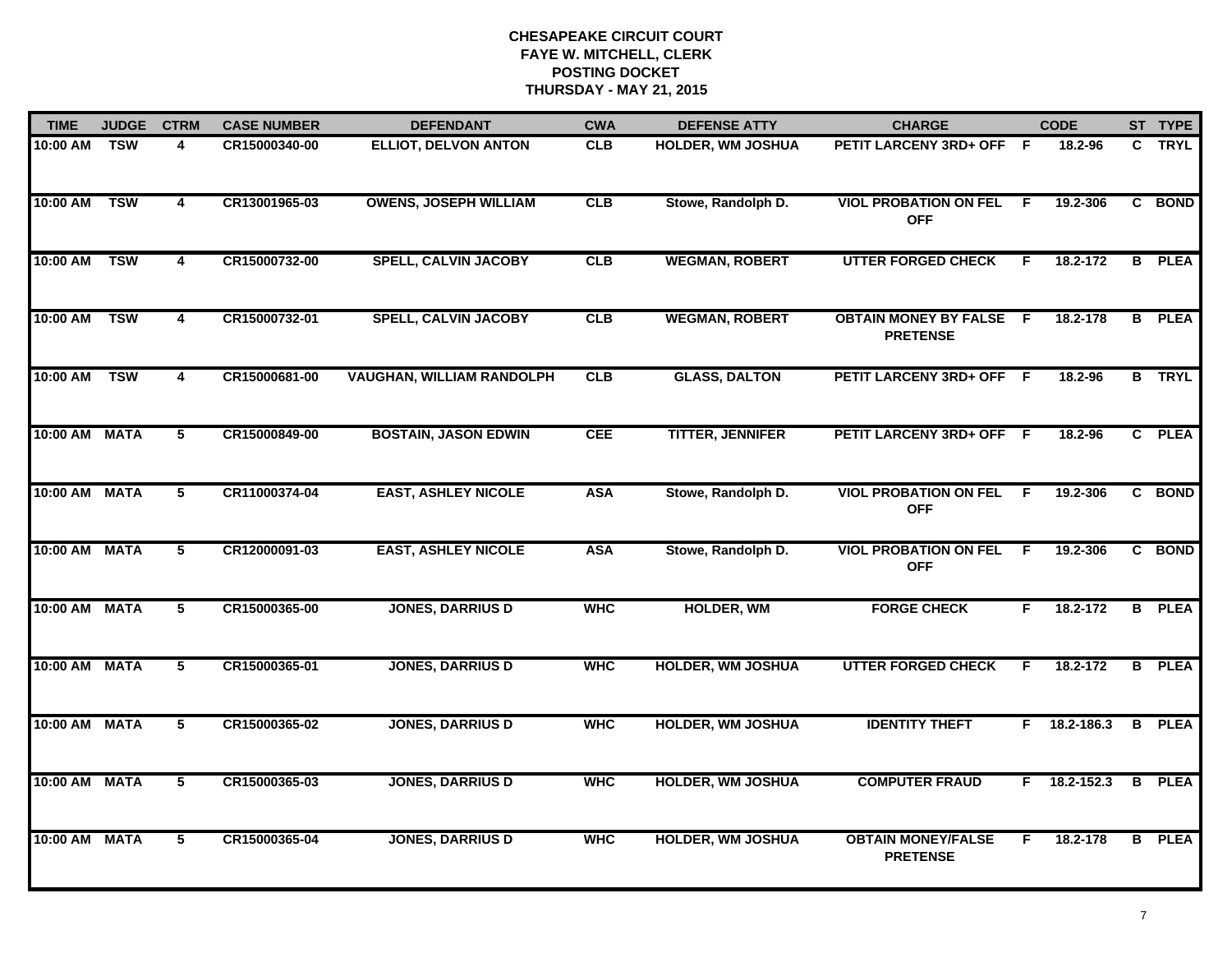| <b>TIME</b> | <b>JUDGE</b> | <b>CTRM</b> | <b>CASE NUMBER</b> | <b>DEFENDANT</b>              | <b>CWA</b> | <b>DEFENSE ATTY</b>      | <b>CHARGE</b>                                   |                | <b>CODE</b>    | ST TYPE        |             |
|-------------|--------------|-------------|--------------------|-------------------------------|------------|--------------------------|-------------------------------------------------|----------------|----------------|----------------|-------------|
| 10:00 AM    | <b>MATA</b>  | 5           | CR15000677-00      | <b>MALIN, WILLIAM LAROY</b>   | <b>CEE</b> | <b>TITTER, JENNIFER</b>  | PETIT LARCENY 3+ OFF                            | F              | 18.2-96        | B              | <b>PLEA</b> |
| 10:00 AM    | <b>MATA</b>  | 5           | CR15000673-00      | <b>MILLER, TRAVIS TREVON</b>  | <b>WHC</b> | <b>HOLDER, WM JOSHUA</b> | <b>FORGE CHECK</b>                              | F              | 18.2-172       | $\overline{c}$ | <b>PLEA</b> |
| 10:00 AM    | <b>MATA</b>  | 5.          | CR15000673-01      | <b>MILLER, TRAVIS TREVON</b>  | <b>WHC</b> | <b>HOLDER, WM JOSHUA</b> | <b>UTTER FORGED CHECK</b>                       | F.             | 18.2-172       | $\mathbf{c}$   | <b>PLEA</b> |
| 10:00 AM    | <b>MATA</b>  | 5           | CR15000673-02      | <b>MILLER, TRAVIS TREVON</b>  | <b>WHC</b> | HOLDER, WM JOSHUA        | <b>OBTAIN MONEY/FALSE</b><br><b>PRET-ATTMPT</b> | F.             | 18.2-178       | $\mathbf{c}$   | <b>PLEA</b> |
| 10:00 AM    | <b>MATA</b>  | 5           | CR15000679-00      | <b>MISHOE, GARY; JR</b>       | <b>CEE</b> | <b>TITTER, JENNIFER</b>  | <b>DAMAGE PROPERTY</b>                          | F.             | 18.2-137       | B              | <b>MENT</b> |
| 10:00 AM    | <b>MATA</b>  | 5           | CR15000679-01      | <b>MISHOE, GARY; JR</b>       | <b>CEE</b> | <b>TITTER, JENNIFER</b>  | <b>DAMAGE PROPERTY</b>                          | M              | 18.2-137       | в              | <b>MENT</b> |
| 10:00 AM    | <b>MATA</b>  | 5           | CR15000679-02      | <b>MISHOE, GARY; JR</b>       | <b>CEE</b> | <b>TITTER, JENNIFER</b>  | <b>HIT &amp; RUN</b>                            | М              | $C.46.2 - 896$ | B              | <b>MENT</b> |
| 10:00 AM    | <b>MATA</b>  | 5           | CR13001242-00      | <b>ROBERTSON, CHRISTOPHER</b> | <b>JAF</b> | <b>SEARCY</b>            | DWI: 2 OFF W/IN 10Y, BAC<br>> 20                | $\blacksquare$ | 18.2-266       | B              | <b>ROL</b>  |
| $10:00$ AM  | <b>MATA</b>  | 5           | CR15000834-00      | TURNER, JONATHAN LOGAN        | <b>CEE</b> | Taylor, Matthew T.; Sr.  | <b>GRAND LARCENY</b>                            | F              | 18.2-95        |                | C BOND      |